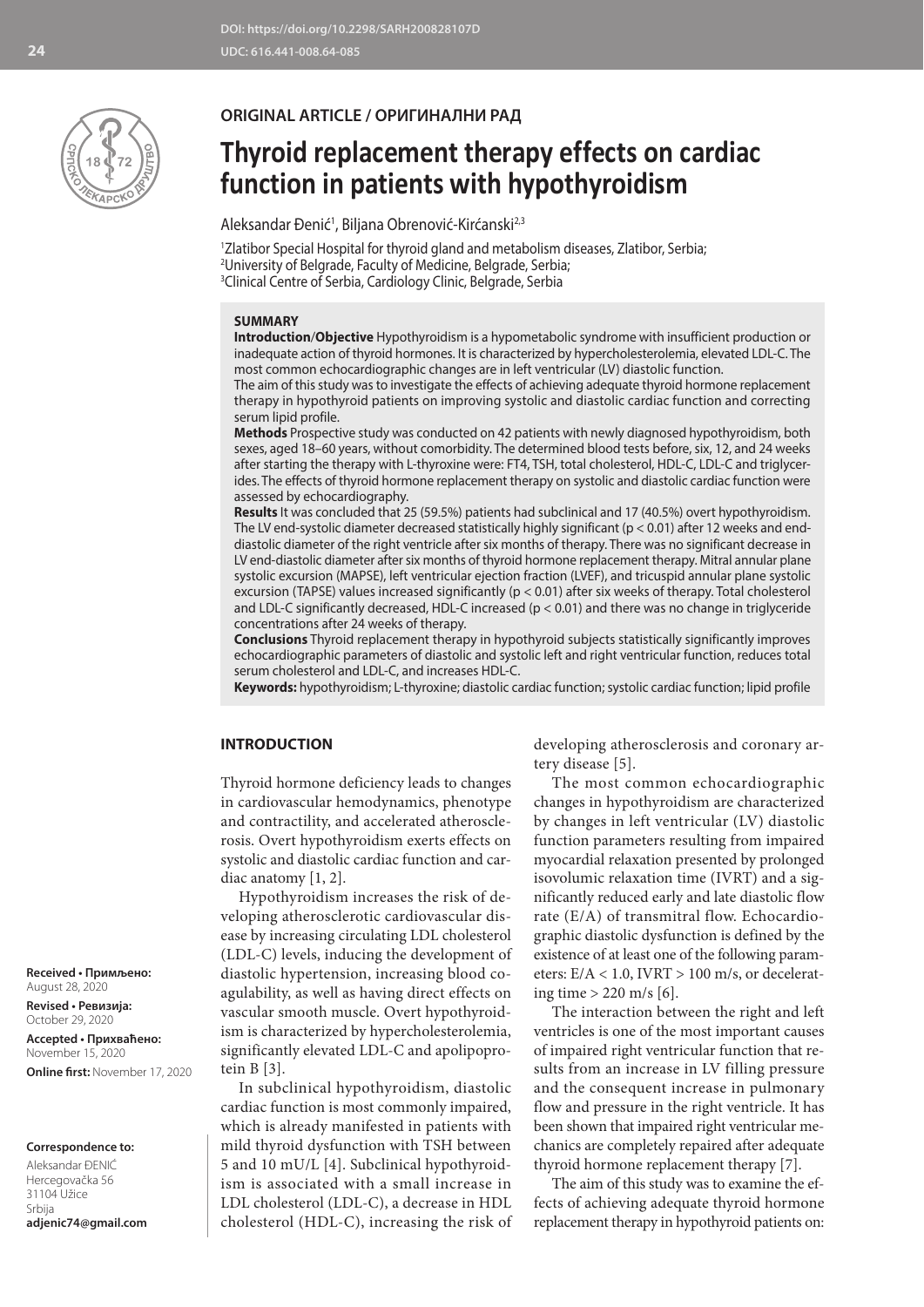- 1) improving systolic and diastolic cardiac function;
- 2) correction of serum lipid profile;
- 3) the effect of time needed to reach the euthyroid state on the repair of the examined parameters of cardiac function and lipid status.

#### **METHODS**

A prospective study was conducted on 42 patients over a 24-week follow-up period. The study was performed from September 2017 until March 2019 at the Zlatibor Special Hospital for Thyroid gland and Metabolic Diseases. The study was approved by the Ethics Committee and all study participants were informed of the study methodology and gave their consent to participate in the study.

The study included patients with newly diagnosed hypothyroidism whose TSH was greater than 10 mU/L, both sexes, aged 18–60 years, without comorbidity. Echocardiographic examinations were determined by transthoracic echocardiography on a Vivid 3 apparatus (GE Healthcare, Solingen, Germany). The systolic function was determined by the following echocardiographic parameters: LV ejection fraction (LVEF), mitral annular plane systolic excursion (MAPSE) and tricuspid annular plane systolic excursion (TAPSE). Diastolic function was determined by the following echocardiographic parameters: E wave (m/s), A wave (m/s), E/A ratio, IVRT of the left ventricle (ms). The left and right ventricular systolic function parameters were measured using the M-mode in the parasternal long-axis view and the apical 4-chamber view. The LVEF, expressed in %, was determined by a Teicholtz formula calculation. Transmitral flow rates were measured using a pulsed Doppler in the apical four chamber view. Using a continuous Doppler in the apical five-chamber view, IVRT was determined. Echocardiographic parameters were assessed before and after received L-thyroxine therapy at weeks six, 12, and 24.

The following laboratory parameters were determined from the blood: total cholesterol (TC), cholesterol fractions HDL and LDL, and triglycerides. Thyroid function was assessed by measuring free-thyroxine (FT4) and thyrotropin (TSH) levels. After determining basal FT4 and TSH levels, patients with TSH greater than 10 mU/L included in the study were administered L-thyroxine with a gradual increase in dose until euthyroid condition was achieved. Lipid status and thyroid function were assessed before and after received L-thyroxine therapy at weeks six, 12, and 24.

Descriptive and analytical statistical methods were used in this study. Descriptive methods used absolute and relative numbers, measures of central tendency (arithmetic means, median) and dispersion measures (standard deviation). Analytical statistical methods used difference tests, parametric and non-parametric tests. The selected level of significance, that is, the probability of an error of the first type is 0.05. All data were processed in IBM SPSS Statistics, Version 20.0. (IBM Corp., Armonk, NY, USA) software package.

#### **RESULTS**

Of the 42 respondents included in the study, 9 (21.4%) were male and 33 (78.6%) were female. The mean age of studied patients was  $40.1 \pm 9.1$  years. The youngest patient was 19 years old and the oldest was 59 years old. The mean BMI values were  $24.67 \pm 2.81$  kg/m<sup>2</sup>.

Of the 42 subjects enrolled, 25 (59.5%) had a subclinical form of hypothyroidism and 17 (40.5%) had an overt form of hypothyroidism.

FT4 before starting the therapy was  $10.82 \pm 3.19$  pmol/L, in the repeated measurements after six, 12 and 12 weeks were in the reference range (10.2–24.5 pmol/L) for all subjects (Table 1) and after 24 weeks were 16.23 ± 3.77 pmol/L indicating a statistically highly significant difference (p < 0.01). Out of the 42 enrolled subjects, 34 achieved TSH in reference range (0.3–4.2 mU/L) after 24 weeks of therapy while 8 did not. Out of the eight subjects with inadequate TSH values (greater than 4.2 mU/L), five patients had slightly elevated TSH values above the reference range (up to 6 mU/L) and only one subject had a TSH value greater than 10 mU/L. There was a statistically significant difference in the TSH value after six and 12 weeks  $(p < 0.05)$  and a highly statistically significant difference in the TSH value after 24 weeks of thyroid replacement therapy  $(p < 0.01)$  compared to the initial TSH values.

#### **Results of the systolic cardiac function parameters**

The results of LV systolic function are presented in Table 2. There was no statistically significant decrease in LV enddiastolic diameter (LVEDD) after 24 weeks of therapy (p > 0.05), whereas end-systolic LV diameter (LVESD) decreased statistically highly significant ( $p < 0.01$ ) from the 12th week of L-thyroxine therapy.

MAPSE and LVEF were statistically significant (p < 0.01) improved after six, 12 and 24 weeks of therapy, significant improvement in LV function after beginning of thyroid hormone therapy (Table 2).

#### **Results of the diastolic cardiac function parameters**

Hypothyroid subjects had a statistically highly significant ( $p < 0.01$ ) increase in E wave velocity and increase

**Table 1.** Thyroid hormone values in the function of time (n = 42)

| Parameter    | Before therapy (I) | Six weeks later (II) | 12 weeks later (III) | 24 weeks later (IV) |
|--------------|--------------------|----------------------|----------------------|---------------------|
| FT4 (pmol/L) | $10.82 \pm 3.19$   | $15.34 \pm 2.74$     | $15.85 \pm 3.81$     | $16.23 \pm 3.77$    |
| TSH (mU/L)   | min-max            | min-max              | min-max              | min-max             |
|              | $10.2 - 100$       | $0.62 - 39.4$        | $0.05 - 53.7$        | $0.29 - 18.5$       |

FT4 – free-thyroxine; TSH – thyrotropin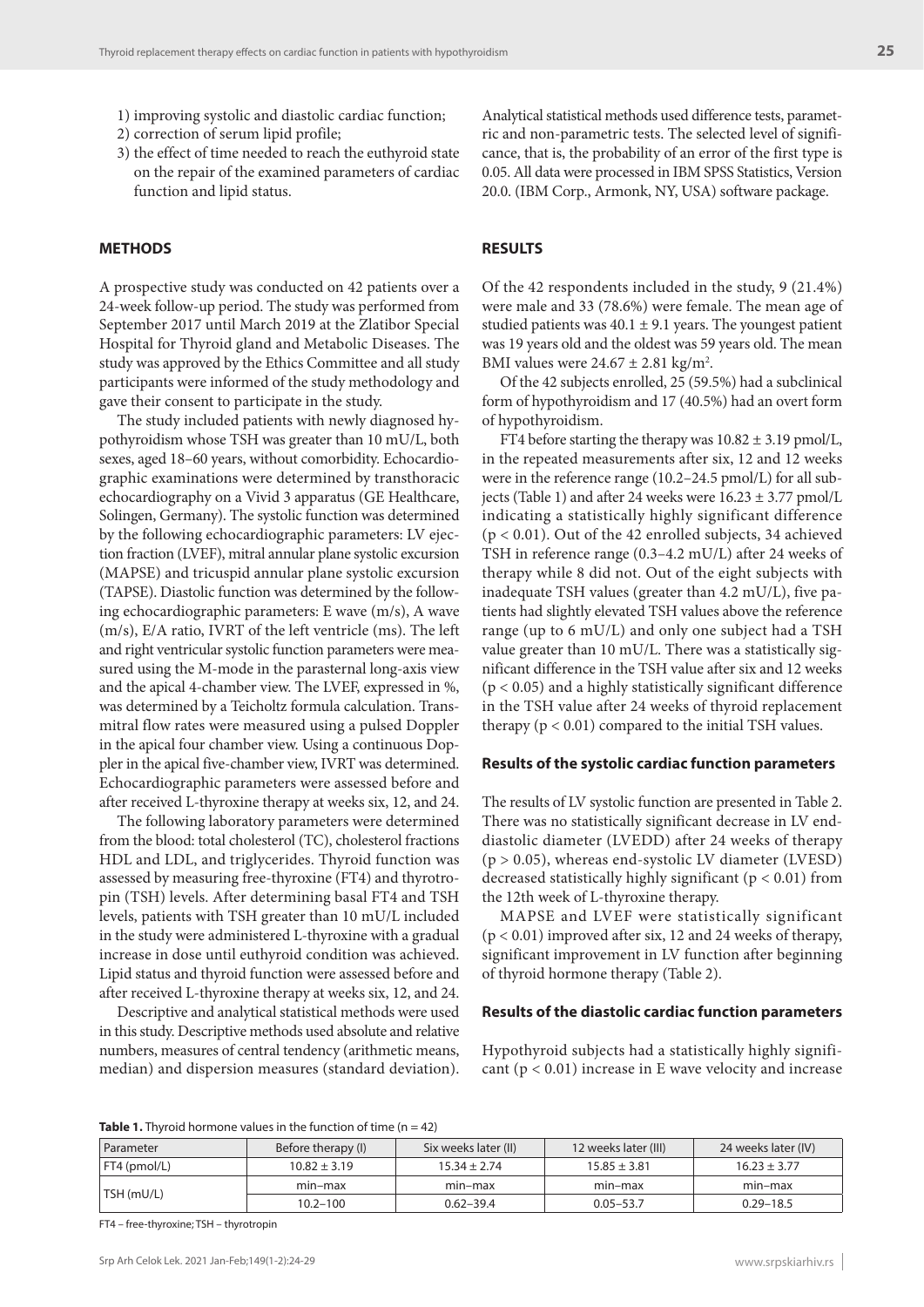LVEF – left ventricular ejection fraction

**Table 3.** Left ventricular diastolic function parameters

**Table 2.** Left ventricular size and systolic function parameters

Parameter Before therapy (I) Six weeks later (II) 12 weeks later (III) 24 weeks later (IV) LVEDD (mm) 49.07 ± 3.70 49.02 ± 3.83 48.64 ± 3.45 48.48 ± 3.58 LVESD (mm) 31.02 ± 2.99 30.45 ± 3.39 29.21 ± 3.35 27.67 ± 2.82 MAPSE (mm) 14.52 ± 1.42 15.21 ± 1.37 16.24 ± 1.62 16.81 ± 1.67 LVEF (%) 65.19 ± 3.57 66.52 ± 3.74 69.09 ± 3.77 72.45 ± 3.55 LVEDD – left ventricular end-diastolic diameter; LVESD – left ventricular end-systolic diameter; MAPSE – mitral annular plane systolic excursion;

| Parameter   | <b>Before</b><br>therapy | Six weeks<br>later | 12 weeks<br>later | 24 weeks<br>later |
|-------------|--------------------------|--------------------|-------------------|-------------------|
| E(m/s)      | $0.71 \pm 0.14$          | $0.74 \pm 0.12$    | $0.77 \pm 0.11$   | $0.80 \pm 0.11$   |
| A(m/s)      | $0.76 \pm 0.12$          | $0.72 \pm 0.12$    | $0.66 \pm 0.1$    | $0.61 \pm 0.11$   |
| E/A         | $0.94 \pm 0.13$          | $1.04 \pm 0.14$    | $1.19 \pm 0.17$   | $1.32 \pm 0.19$   |
| $IVRT$ (ms) | $102.59 \pm 8.43$        | $94.54 \pm 8.76$   | $87.59 \pm 8.14$  | $80 + 7.29$       |

E wave – early diastolic velocity of transmitral flow; A wave – late diastolic velocity of transmitral flow; E/A – a ratio of early and late diastolic velocity of transmitral flow; IVRT – isovolumic relaxation time of the left ventricle

| Table 4. Parameters of right ventricular size and systolic function |  |  |
|---------------------------------------------------------------------|--|--|
|---------------------------------------------------------------------|--|--|

| Parameter          | <b>Before</b><br>therapy (I)        | Six weeks<br>later (II)             | 12 weeks<br>later (III) | 24 weeks<br>later (IV) |
|--------------------|-------------------------------------|-------------------------------------|-------------------------|------------------------|
| $RV$ (mm)          |                                     | $24.79 \pm 1.93$   24.69 $\pm$ 2.02 | $24.36 \pm 2.18$        | $24.24 \pm 2.13$       |
| $ $ TAPSE (mm) $ $ | $19.88 \pm 1.63$   20.88 $\pm$ 1.74 |                                     | $21.78 \pm 1.6$         | $22.52 \pm 1.61$       |

RV – right ventricular end-diastolic diameter;

TAPSE – tricuspid annular plane systolic excursion

**Table 5.** Blood lipid values as a function of measurement time

| Parameter      | <b>Before</b><br>therapy (I) | Six weeks<br>later (II) | 12 weeks<br>later (III) | 24 weeks<br>later (IV) |
|----------------|------------------------------|-------------------------|-------------------------|------------------------|
| TC (mmol/L)    | $6.00 \pm 1.27$              | $5.32 \pm 0.84$         | $5.49 \pm 1.05$         | $5.23 \pm 0.87$        |
| HDL-C (mmol/L) | $1.26 \pm 0.20$              | $1.36 \pm 0.29$         | $1.37 \pm 0.29$         | $1.40 \pm 0.26$        |
| LDL-C (mmol/L) | $3.94 \pm 0.97$              | $3.31 \pm 0.74$         | $3.45 \pm 0.88$         | $3.25 \pm 0.78$        |
| TG (mmol/L)    | $min-max$                    | $min-max$               | $min-max$               | $min-max$              |
|                | $0.50 - 5.94$                | $0.54 - 4.69$           | $0.40 - 5.25$           | $0.39 - 3.00$          |

TC – plasma total cholesterol; HDL-C – high-density lipoprotein-associated cholesterol; LDL-C – low-density lipoprotein-associated cholesterol; TG – triglycerides

in transmitral flow ratio (E/A), whereas the decrease in A wave velocity was a statistically highly significant ( $p < 0.01$ ) after six, 12 and 24 weeks of therapy (Table 3). There was a trend of increasing the rate of E/A in successive measurements during L-thyroxine therapy.

The isovolumic LV relaxation time (IVRT) was highly statistically significant (p < 0.01) decreased after six and 24 weeks of therapy, whereas the difference was not statistically significant ( $p > 0.05$ ) in successive measurements of IVRT between six and 12 weeks, as well as between 12 and 24 weeks of therapy (Table 3). There was a constant decrease in IVRT during successive measurements after the beginning of L- thyroxine therapy.

#### **Results of the right cardiac function parameters**

There was a highly statistically significant increase (p < 0.01) in TAPSE values six, 12 and 24 weeks after initiation of L-thyroxine therapy. No statistically significant difference was found in successive measurements of right ventricular (RV) end-diastolic diameter after six and 12 weeks of therapy, as well as successive measurements between the 12th and the 24th week ( $p > 0.05$ ), and the difference was highly statistically significant ( $p <$ 0.01) at the end of the 24th week of therapy relative to baseline right ventricular diameter values - prior to initiation of therapy (Table 4).

### **Serum lipid profile test results**

Triglyceride values were in the range of 0.50–5.94 mmol/L before therapy and in the range of 0.39–3.00 mmol/L after 24 weeks of therapy (Table 5). There was no statistically significant difference ( $p > 0.05$ ) in serum triglyceride values after six, 12, and 24 weeks Lthyroxine therapy.

Total cholesterol values were in the range of 4.73– 7.27 mmol/L, HDL-C in the range of 1.06–1.46 mmol/L and LDL-C in the range of 2.97–4.91 mmol/L before therapy and in the range of 4.36–6.10 mmol/L for total cholesterol, 1.14–1.66 mmol/L for HDL-C and 2,47–4.03 mmol/L for LDL-C after 24 weeks of therapy. Serum concentrations of total cholesterol (TC) and LDL-C were statistically highly significant decreased (p < 0.01), whereas serum values of HDL-C were highly statistically significant ( $p < 0.01$ ) increased after six and 24 weeks of therapy. There was no statistically significant difference ( $p > 0.05$ ) in the measured serum concentrations of total cholesterol, HDL-C and LDL-C between sixth and 12th week and 12th and 24th week of therapy (Table 5).

The trend line of mean values of serum lipid concentrations (total cholesterol, HDL-C and LDL-C) in successive measurements (Figure 1) showed an increase in HDL-C which was observed after the beginning of thyroid replacement therapy. The trend lines for total cholesterol and LDL-C showed a decrease in serum concentrations after six weeks of therapy, with an unexpected increase in serum concentrations of total cholesterol and LDL-C after 12 weeks. After 24 weeks the serum levels of total cholesterol and LDL-C were lower in relation to values before the starting L-thyroxine therapy.

#### **DISCUSSION**

The prevalence of subclinical hypothyroidism (elevated serum TSH and normal FT4) is 8% in women (10% in women over 55 years) and 3% in men (UK Whickham cohort study) [8]. In our study, the distribution with a higher prevalence of a subclinical hypothyroidism (in 25 subjects – 59.5%) also corresponds to its higher prevalence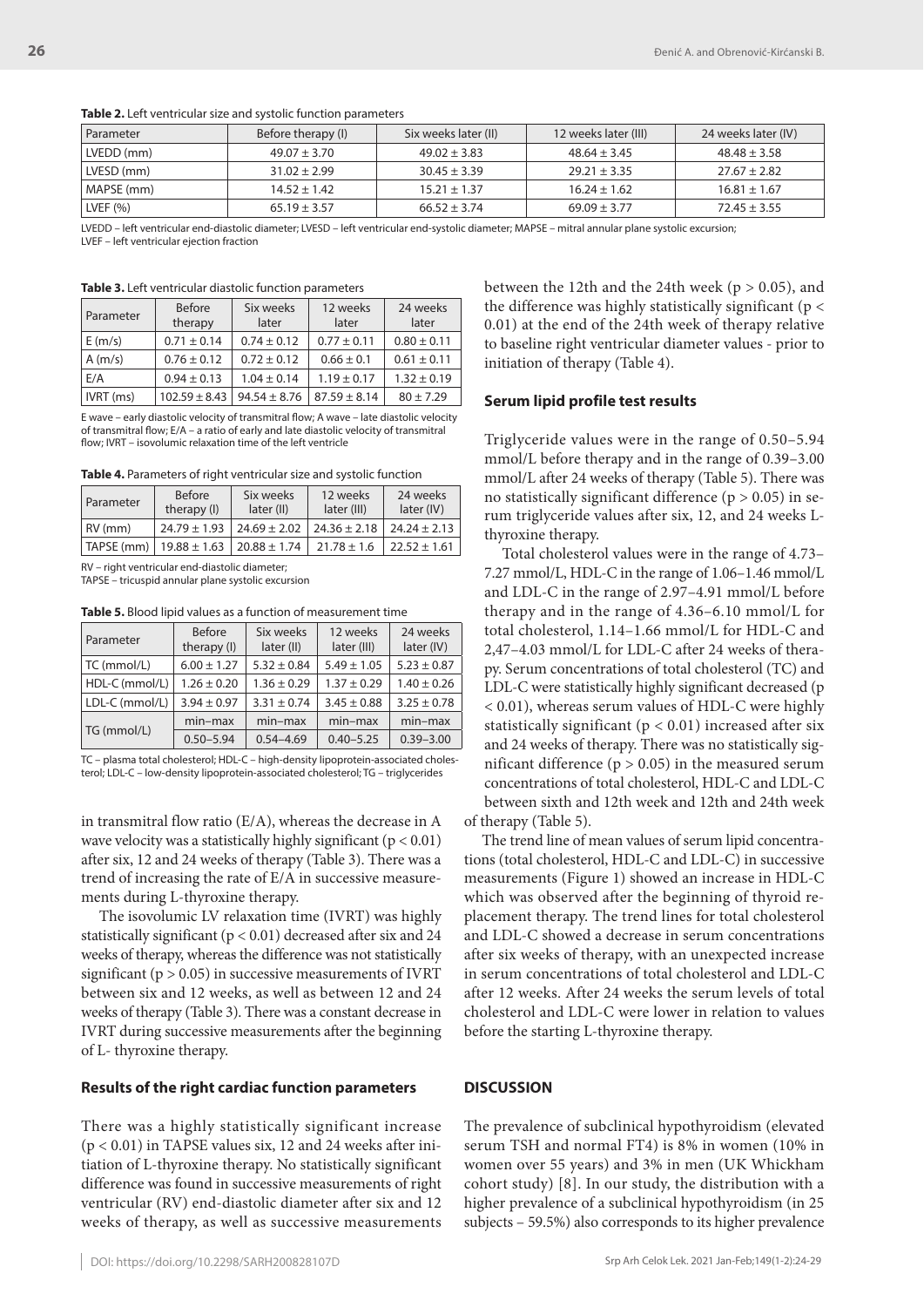

**Figure 1.** The trend line of mean lipid values in successive measurements: TC, HDL-C, LDL-C; TC – plasma total cholesterol; HDL-C – high-density lipoprotein-associated cholesterol; LDL-C – low-density lipoprotein-associated cholesterol; TG – triglycerides

in the general population compared to the overt form of hypothyroidism.

The panel of experts supports the use of L-thyroxine in patients with subclinical hypothyroidism when TSH is greater than 10 mIU/L. L-thyroxine administration might be considered in women planning a pregnancy or in pregnant women, as well as in symptomatic patients with subclinical hypothyroidism with TSH below 10 mU/L [9].

The reported high values of TSH in our study after 24 weeks of therapy in eight subjects can be explained by the various causes of intermittent or persistently elevated TSH levels in patients on thyroid replacement therapy, such as:

- 1) poor drug compliance and adherence;
- 2) interaction with other drugs;
- 3) using L-thyroxine with food;
- 4) drug malabsorption;
- 5) coexistent celiac disease or autoimmune gastritis;
- 6) interference with a laboratory test mediated by heterophilic antibodies;
- 7) the presence of resistance to thyroid hormones [10, 11].

Multiple meta-analyses involving patients with subclinical hypothyroidism under the age of 60 have shown that the prevalence of LV diastolic dysfunction is significantly more common in subclinical hypothyroidism than in healthy subjects. In 10 randomized studies with selected patients with mild thyroid dysfunction, improvement in diastolic function was demonstrated as early as three months after L-thyroxine therapy [12, 13, 14].

There is a milder degree of LV hypertrophy in the overt hypothyroidism with an increase in posterior wall thickness more than the interventricular septum, suggesting that concentric remodeling of the left ventricle is developed during thyroid dysfunction, which is reversible by L-thyroxine administration [15, 16]. The LVEF is usually normal or slightly reduced in thyroid dysfunction, with a slight increase during therapy, mainly during exercise and less at rest [17].

Subclinical hypothyroidism is associated with systolic and diastolic dysfunction of the right ventricle, and L-thyroxine therapy leads to an improvement of right ventricular function. Some studies have shown an association between clinical hypothyroidism and right ventricular diastolic dysfunction, as well as an increase in right ventricular wall thickness. A number of studies have shown that damaged right ventricular mechanics are completely repaired after adequate thyroid hormone dose [18, 19].

The thyroid replacement therapy in hypothyroid subjects significantly improves the echocardiographic parameters of LV diastolic function, especially after three months of L-thyroxine therapy with an average transmitral flow rate E/ A>1.0 (1.1  $\pm$  0.17) and IVRT < 100 m/s  $(87.59 \pm 8.14 \text{ m/s})$ . The use of L-thyroxine significantly improves the echocardiograph-

ic parameters of LV systolic function (LVEF, MAPSE). After six months of therapy there was no significant change in the diastolic diameter of the left ventricle. L-thyroxine therapy also improves the right ventricular systolic function. In our study, improvements of the parameters of left and right ventricular systolic and diastolic function after the administration of L-thyroxine were expected and consistent with the reported study results.

The increased prevalence of the atherosclerotic cardiovascular disease in subclinical hypothyroidism was demonstrated in a Rotterdam study, which showed that middleaged women with subclinical hypothyroidism (with TSH greater than 4 mU/L) had a higher prevalence of coronary artery disease than the control sample with TSH less than 4 mU/L [20].

Increased serum concentrations of LDL cholesterol, triglycerides, apolipoprotein B and increased LDL oxidation might explain the association between subclinical hypothyroidism and cardiovascular disease. This pattern of serum atherogenic profile is more pronounced in patients with serum TSH levels greater than 10 mU/L and in smokers. A meta-analysis of 55,287 patients from 11 prospective cohort studies showed that subclinical hypothyroidism in patients with higher TSH levels were associated with higher mortality and prevalence of coronary diseases [21].

Studies have shown that increase in serum TSH levels by 1 mU/L increased total serum cholesterol by 0.09 mmol/L in women and by 0.16 mmol/L in men [22]. A meta-analysis of studies that monitored the effects of levothyroxine therapy on lipid profile in subclinical hypothyroidism showed that serum total cholesterol decreased by about 0.2 mmol/L or serum LDL cholesterol by about 0.3 mmol/L after L-thyroxine therapy, while triglycerides and HDL-C remained unchanged [23]. McGowan et al. [24] have shown a significant increase in HDL cholesterol by normalizing serum TSH concentrations by levothyroxine therapy.

In our study thyroid replacement therapy had been shown to reduce serum total cholesterol and LDL-C concentrations, increase HDL-C, and no significant effects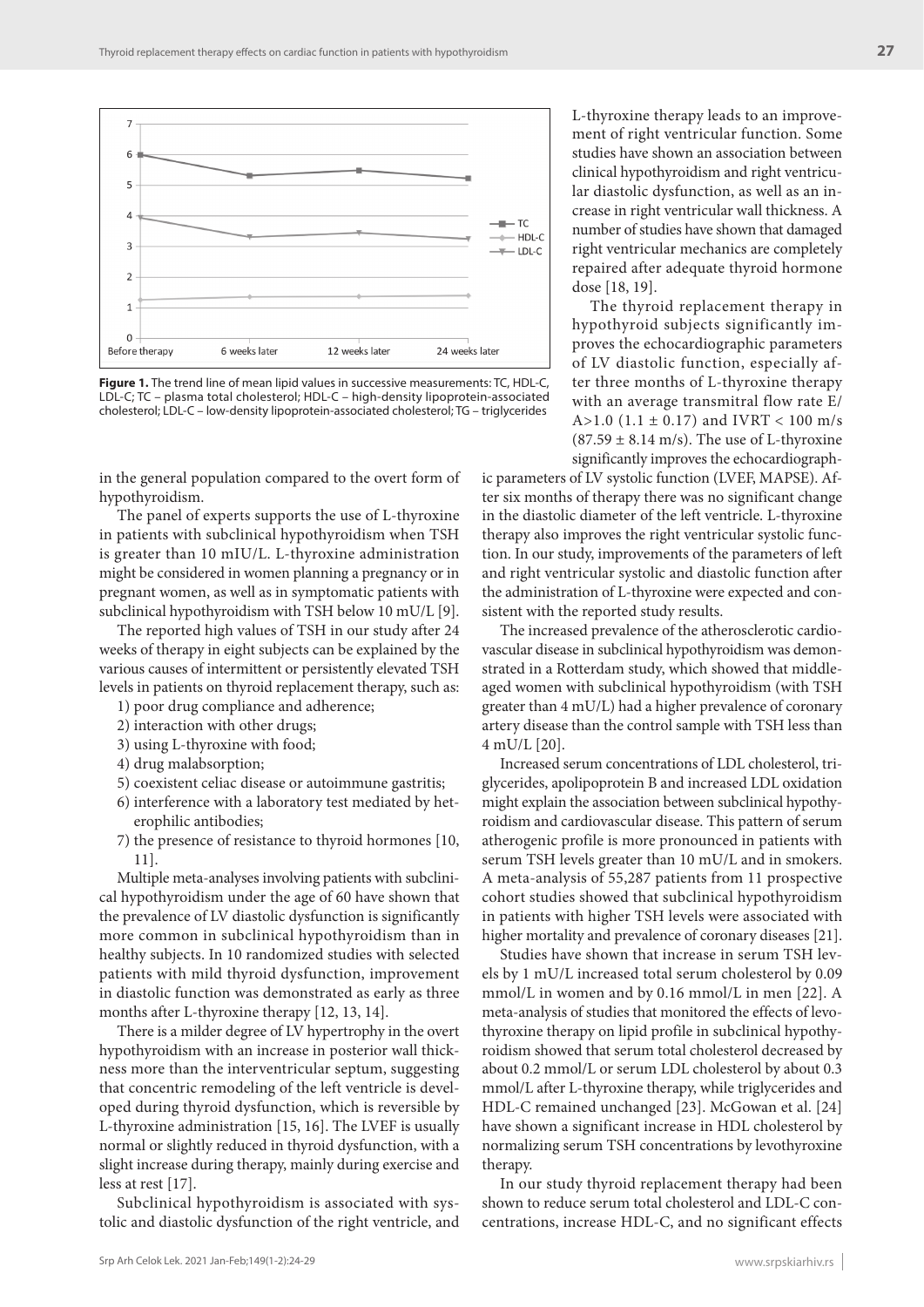on serum triglyceride concentrations. The effects of Lthyroxine therapy on the parameters of the lipid profile in the subjects described in our study indicate consistent and expected results, as shown in the studies cited by other authors. The paradoxical and unexpected increase in total cholesterol and LDL-C after 12 weeks of therapy could be explained by the uncontrolled conditions of the trial, i.e., inability to control the dietary regime of the subjects in addition to the advice given at the controls, as well as fluctuations of thyroid hormones (FT4 and TSH), which is a characteristic at the beginning (in the first three months) of the use of levothyroxine therapy.

#### **REFERENCES**

- 1. Udovcic M, Pena RH, Patham B, Tabatabai L, Kansara A. Hypothyroidism and the heart. Methodist Debakey Cardiovasc J. 2017;13(2):55–9.
- 2. Tafarshiku R, Henein MY, Berisha-Muharremi V, Bytyçi I, Ibrahimi P, Poniku A, et al. Left ventricular diastolic and systolic functions in patients with hypothyroidism. Medicina. 2020;56(10):524.
- 3. Razvi S, Jabbar A, Pingitore A, Danzi S, Biondi B, Klein I, et al. Thyroid hormones and cardiovascular function and diseases. J Am Coll Cardiol. 2018;71(16):1781–96.
- 4. Biondi B, Cappola AR, Cooper DS. Subclinical hypothyroidism: a review. JAMA. 2019;322(2):153–60.
- 5. Delitala AP, Fanciulli G, Maioli M, Delitala G. Subclinical hypothyroidism, lipid metabolism and cardiovascular disease. Eur J Intern Med. 2017;38:17–24.
- 6. Nagueh SF, Smiseth OA, Appleton CP, Byrd BF 3rd, Dokainish H, Edvardsen T, еt al. Recommendations for the evaluation of left ventricular diastolic function by echocardiography: an update from the American society of echocardiography and the European association of cardiovascular imaging. J Am Soc Echocardiogr. 2016;29(4):277–314.
- 7. Klein I, Danzi S. Thyroid disease and the heart. Curr Probl Cardiol. 2016;41(2):65–92.
- 8. Hennessey JV, Espaillat R. Subclinical hypothyroidism: a historical view and shifting prevalence. Int J Clin Pract. 2015;69(7):771–82.
- Stott DJ, Rodondi N, Kearney PM. TRUST Study Group. Thyroid hormone therapy for older adults with subclinical hypothyroidism. N Engl J Med. 2017;376(26):2534–44.
- 10. McAninch EA, Bianco AC. New insights into the variable effectiveness of levothyroxine monotherapy for hypothyroidism. Lancet Diabetes Endocrinol. 2015;3(10):756–8.
- 11. Lalić T, Beleslin B, Savić S, Stojković M, Ćirić J, Žarković M. Challenges in interpretation of thyroid hormone test results. Srp Arh Celok Lek. 2016;144(3–4):200–3.
- 12. Malhotra Y, Kaushik RM, Kaushik R. Echocardiographic evaluation of left ventricular diastolic dysfunction in subclinical hypothyroidism: a case–control study. Endocr Res. 2017;42(3):198–208.
- 13. Biondi B. Echocardiographic Evaluation In Mild Subclinical Hypothyroidism: Results from the TRUST Trial. Clin Thyroidol. 2020;32(5):214–7.
- 14. Nakova VV, Krstevska B, Kostovska ES, Vaskova O, Ismail LG. The effect of levothyroxine treatment on left ventricular

#### **CONCLUSIONS**

Thyroid replacement therapy in hypothyroid subjects significantly improves the echocardiographic parameters of LV diastolic function, especially after the third month of initiation of therapy. Administration of L-thyroxine leads to a significant improvement in left and right ventricular systolic parameters. Levothyroxine therapy significantly reduced the risk factors for the development of atherosclerosis and coronary artery disease: reduction of total serum cholesterol and LDL-C, and increase of HDL-C.

**Conflict of interest:** None declared.

function in subclinical hypothyroidism. Arch Endocrinol Metab. 2018;62(4):392–8.

- 15. Shatynska-Mytsyk I, Rodrigo L, Cioccocioppo R, Petrovic D, Lakusic N, Compostella L, et al. The impact of thyroid hormone replacement therapy on left ventricular function in patients with subclinical hypothyroidism. J Endocrinol Invest. 2016;39(6):709– 13.
- 16. Pandrc MS, Ristić A, Kostovski V, Milin-Lazović J, Milić N, Ćirić J. The role of echocardiography in monitoring the therapeutic effect of levothyroxine replacement therapy in subclinical hypothyroidism. Arch Biol Sci. 2020;72(1):137–46.
- 17. Gholami R, Kalbasi S, Sheibani M, Davoudi Z, Sadeghi R, Meeckunickee F, et al. Efficacy of Levothyroxine Therapy on Diastolic Dysfunction in Patients with Subclinical Hypothyroidism. Novelty in Byomedicine. 2020;8(1):31–5.
- 18. Tadic M, Ilic S, Celic V. Right ventricular and right atrial function and deformation in patients with subclinical hypothyroidism: a two- and three-dimensional echocardiographic study. Eur J Endocrinol. 2013;170(1):77–85.
- 19. Vargas-Uricoechea H, Bonelo-Perdomo A. Thyroid dysfunction and heart failure: mechanisms and associations. Curr Heart Fail Rep. 2017;14(1):48–58.
- 20. Bano A, Chaker L, Mattace-Raso FU, Van der Lugt A, Ikram MA, Franco OH, et al. Thyroid function and the risk of atherosclerotic cardiovascular morbidity and mortality: the Rotterdam Study. Circ Res. 2017;121(12):1392–400.
- 21. Biondi B. Persistent dyslipidemia in patients with hypothyroidism: a good marker for personalized replacement therapy? J Clin Endocrinol Metab. 2019;104(2):624–62.
- 22. Jain RB. Associations between the levels of thyroid hormones and lipid/lipoprotein levels: data from National Health and Nutrition Examination Survey 2007-2012. Environ Toxicol Pharmacol. 2017;53:133–44.
- 23. Li X, Wang Y, Guan Q, Zhao J, Gao L. The lipid-lowering effect of levothyroxine in patients with subclinical hypothyroidism: a systematic review and meta-analysis of randomized controlled trials. Clin Endocrinol. 2017;87(1):1–9.
- 24. McGowan A, Widdowson WM, O'Regan A, Young IS, Boran G, McEneny J, et al. Postprandial studies uncover differing effects on HDL particles of overt and subclinical hypothyroidism. Thyroid. 2016;26(3):356–64.